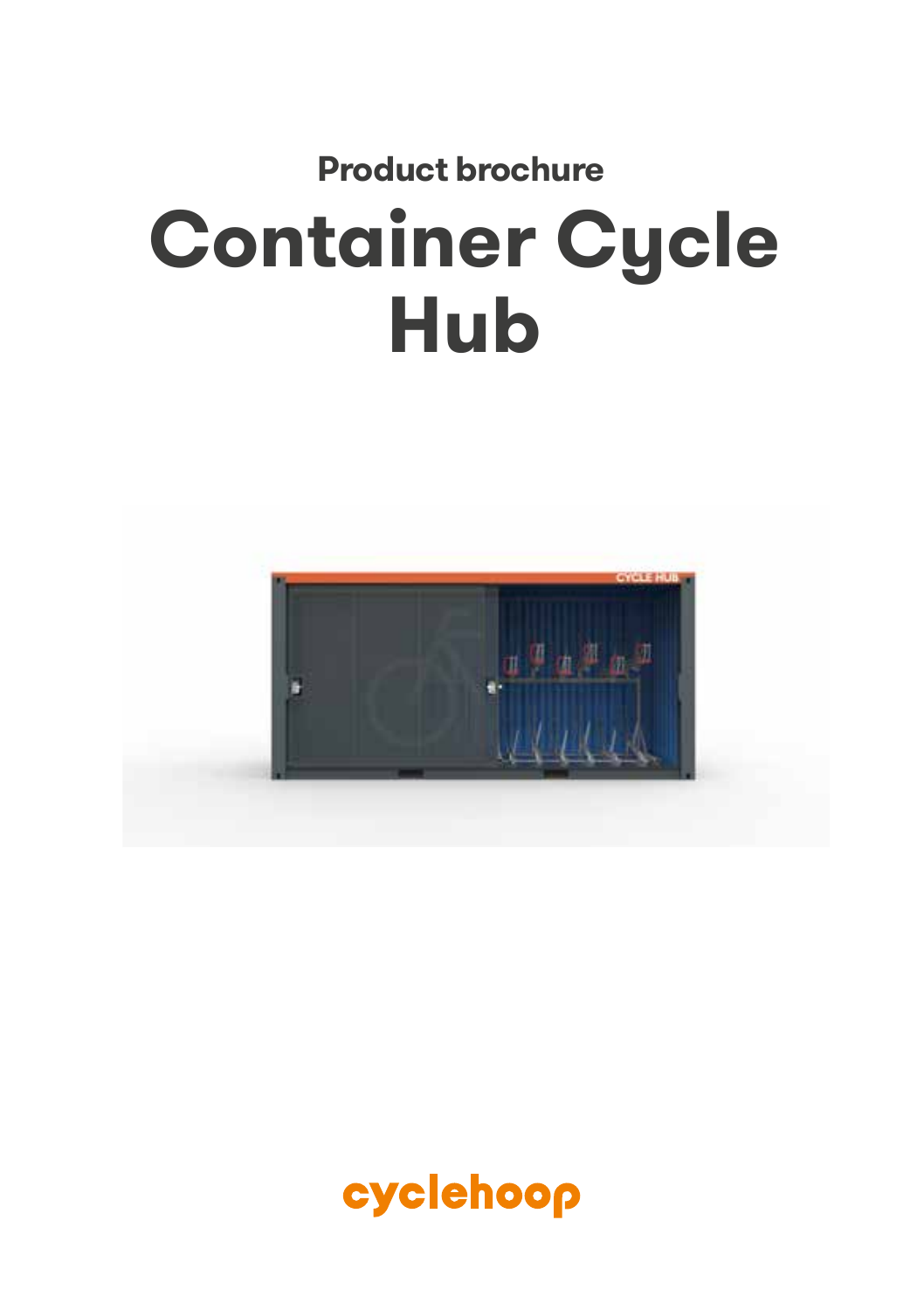Cyclehoop Ltd

Email: info@cyclehoop.com Phone number: +44 (0)20 8699 1338 Opening hours: Monday - Friday 9:00 - 18:00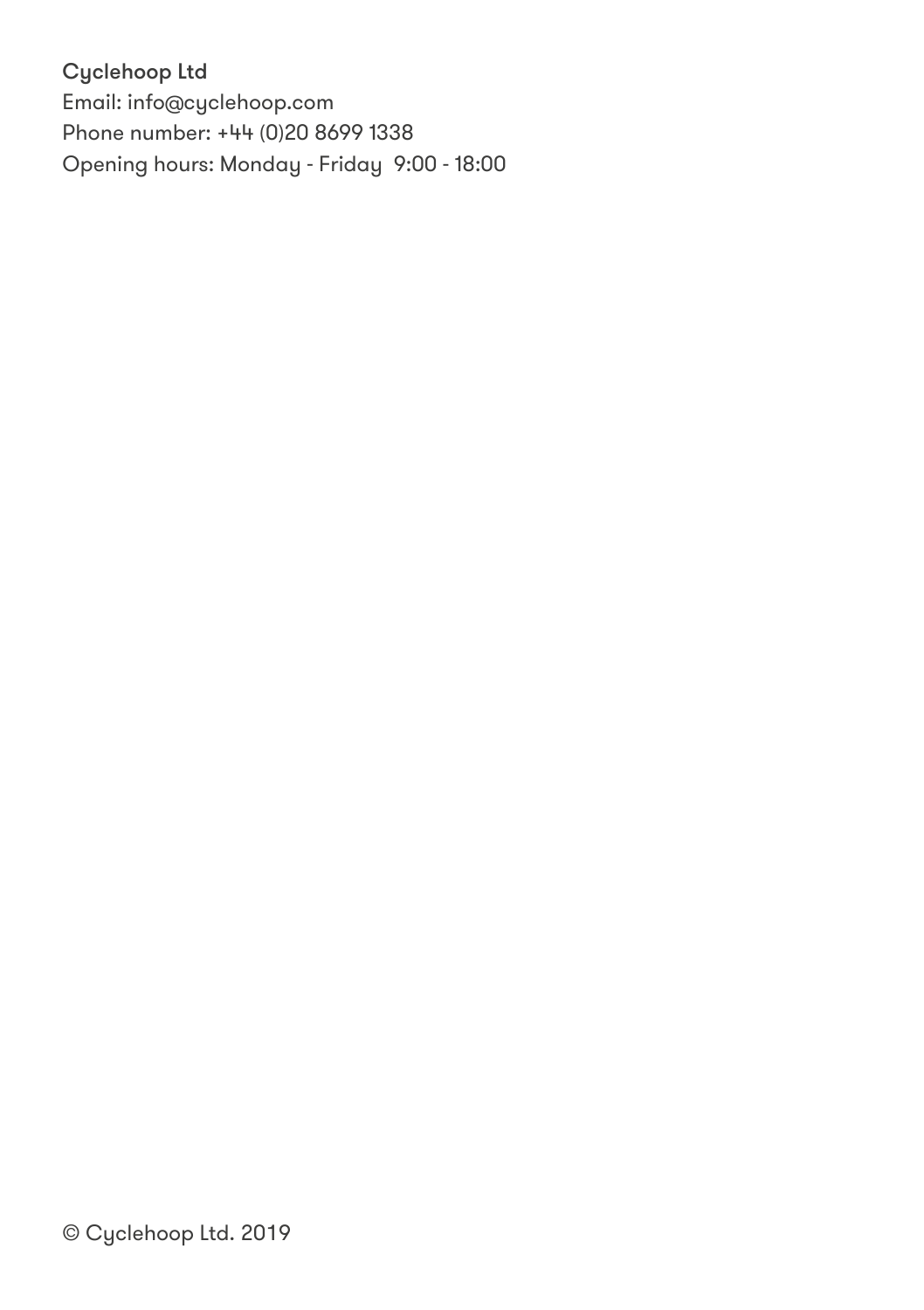### **CONTENTS**

- 1. About
- 2. Specifications
- 3. Custom Branding
- 4. Case Studies
- 5. Installation & Delivery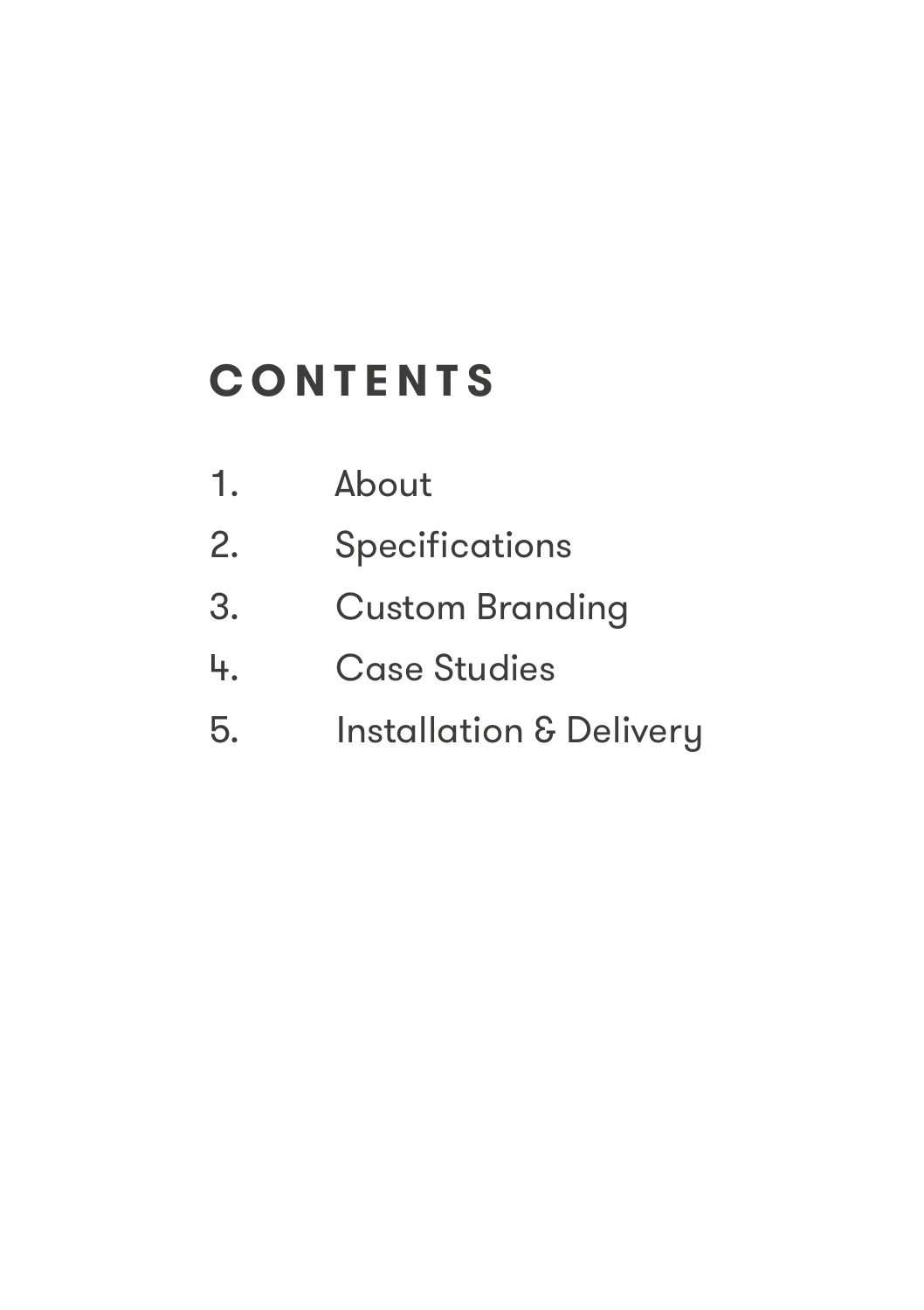## **About**



### Build a cycle hub in a day

The Container Cycle Hub offers a secure solution to your cycle storage and can be easily transported to most locations.

Cyclehoop have transformed a single use shipping container into a highly functional and secure cycle hub. Unlike traditional hubs, ours minimises disruption to the desired location and can be installed in less than a day. This design is modular, meaning you can add units side by side, expanding your cycle parking capacity. It can also be easily relocated, should your cycle parking needs change.

This product features high security sliding gates with a slam lock and two tier racks, which double the amount of cycle parking than standard bike stands. It also includes motion sensor lights, solar panels, a pump and repair stand.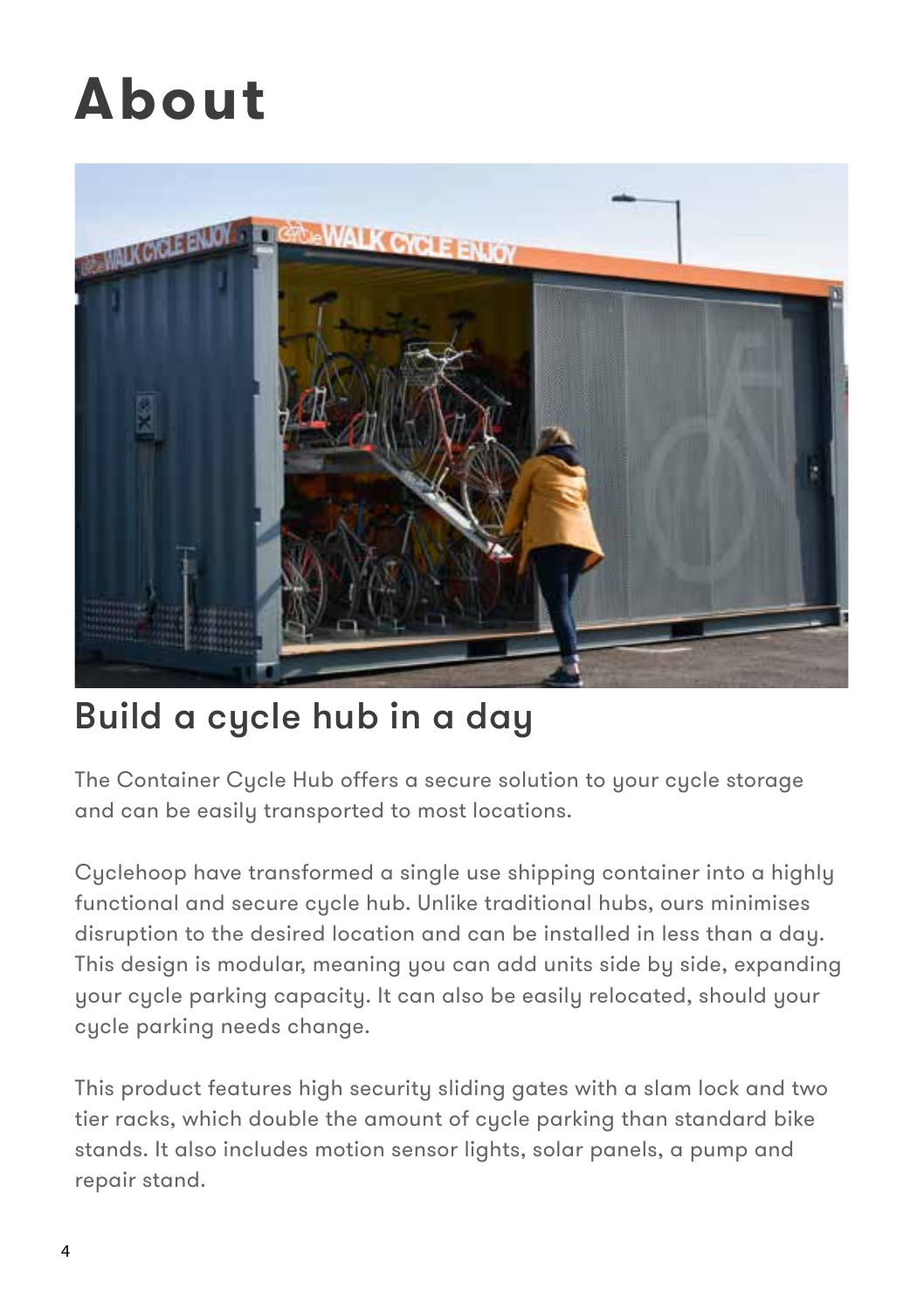# **Specifications**

The Container Cycle Hub is quick to install and easy to transport, featuring high security sliding gates and Dutch V10 Two Tier racks.

#### Features

- 1 unit accommodates parking for 24 bikes
- Easy to transport and relocate
- Quick to install (less than a day)
- Requires minimal planning permission
- Modular design, meaning you can expand to meet your cycle parking needs
- High security sliding gates with a mechanical slam lock
- Gates made from perforated steel panels to allow natural light into the unit
- Mechanical code lock with an anti code detection
- Fitted with Dutch V10 Two Tier Racks with a welded locking bar
- Dusk to dawn motion sensor internal lighting
- 250w Solar Panel (German Polycrystalline) and battery
- Wall mounted public tool box
- Compact Pump

#### Dimensions

Length 6100mm x Height 2957mm x Depth 2440mm Internal Height: 2690mm

Useable internal height for cycle racks of 2645mm

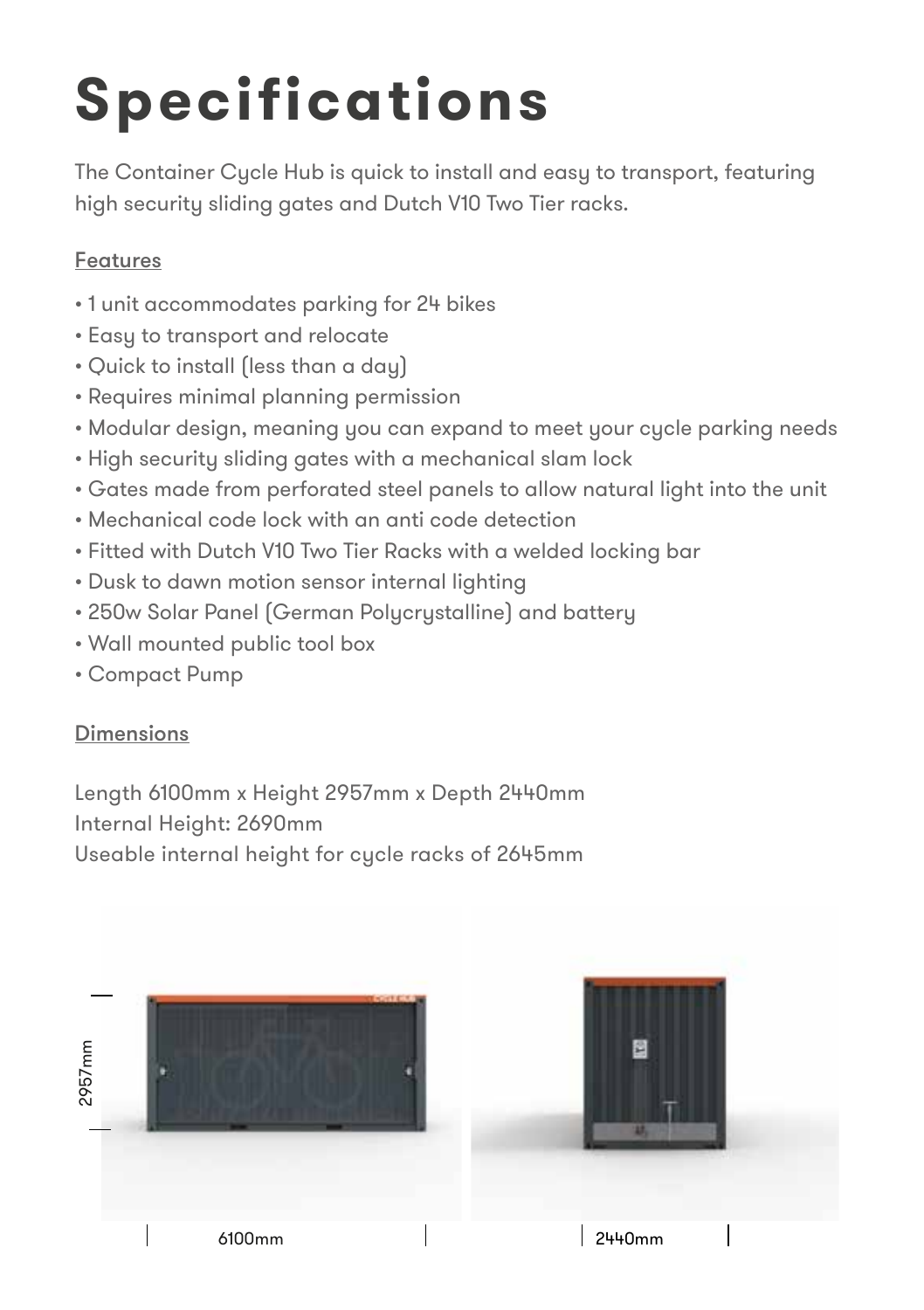#### Details

- 20ft high cube single-use shipping container
- Modified corner castings allow water runoff to prevent pooling
- Dual sliding gate on a heavy duty runner system with mechanical code and slam locks on both doors
- Gate hardware manufactured to European Standard EN 1527
- Aluminium chequer plate Durbar® floor
- Locinox Leonardo Mechanical Code (100% mechanical: no battery or electricity)
- Lock is easy to set up with 4 to 6 digital codes

**Options** 

• Custom powder coating (Standard RAL colours)



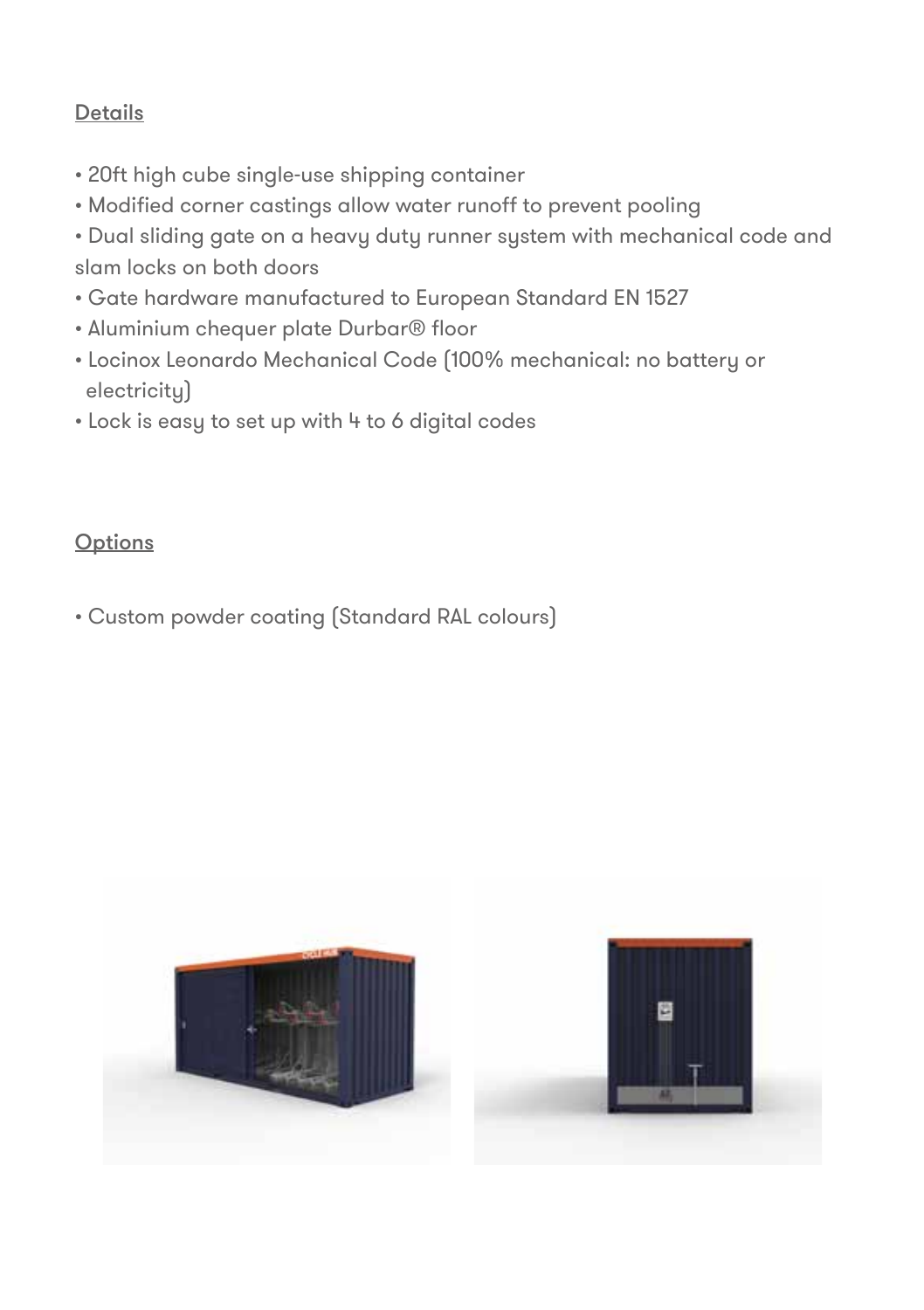#### **Other**

• V10 Two Tier Racks warranty: 2 years

#### **Materials**

- Container corten steel
- Gate Galvanised Mild Steel
- V10 Two Tier Racks made from galvanised steel

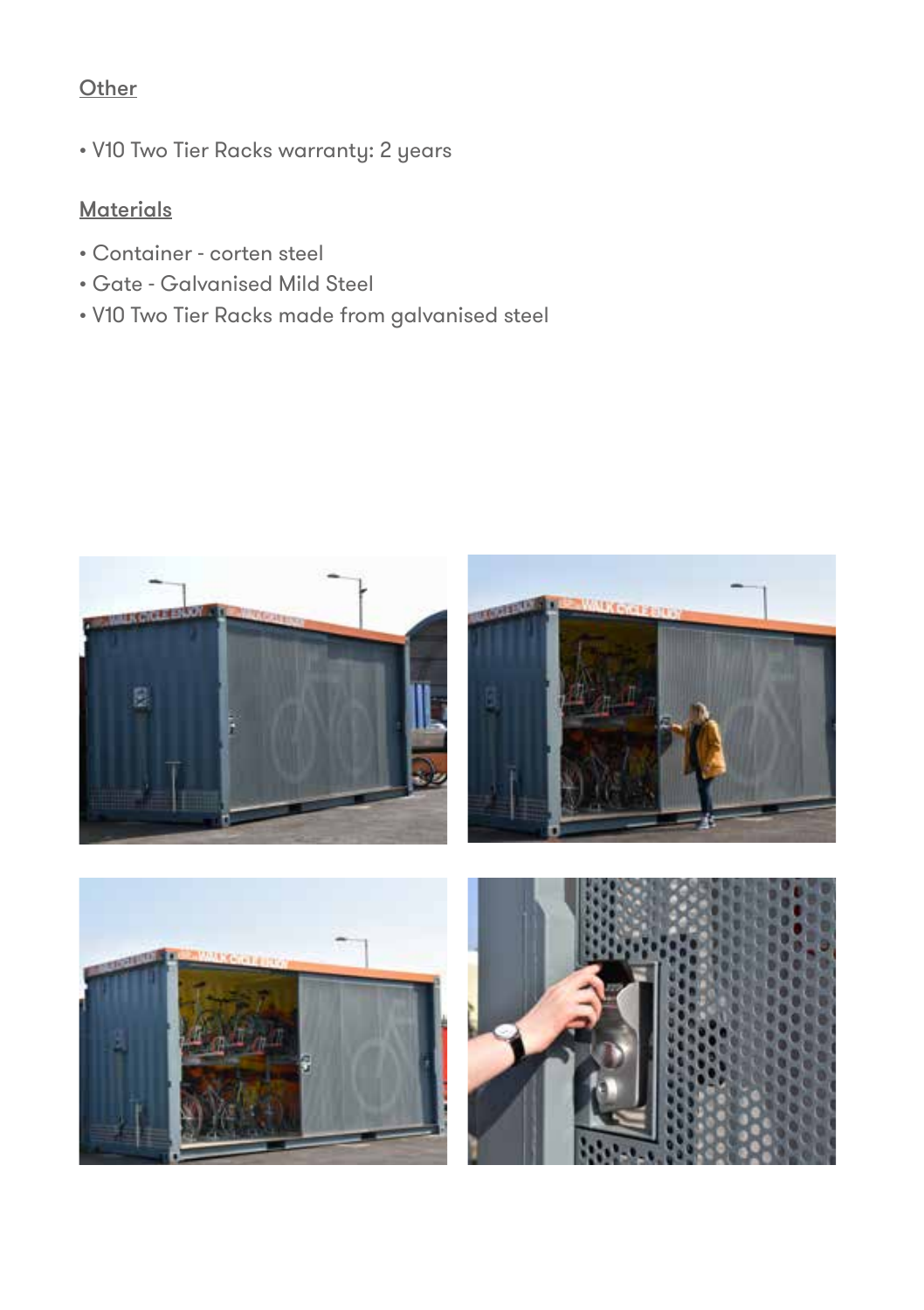## **Custom Branding**

The Container Cycle Hub comes with a range of branding options, so you can tailor the unit to your needs.

#### **Options**

**O** Vinyl logo stickers for the flashing



**@** Custom Painting (Standard RAL colours)

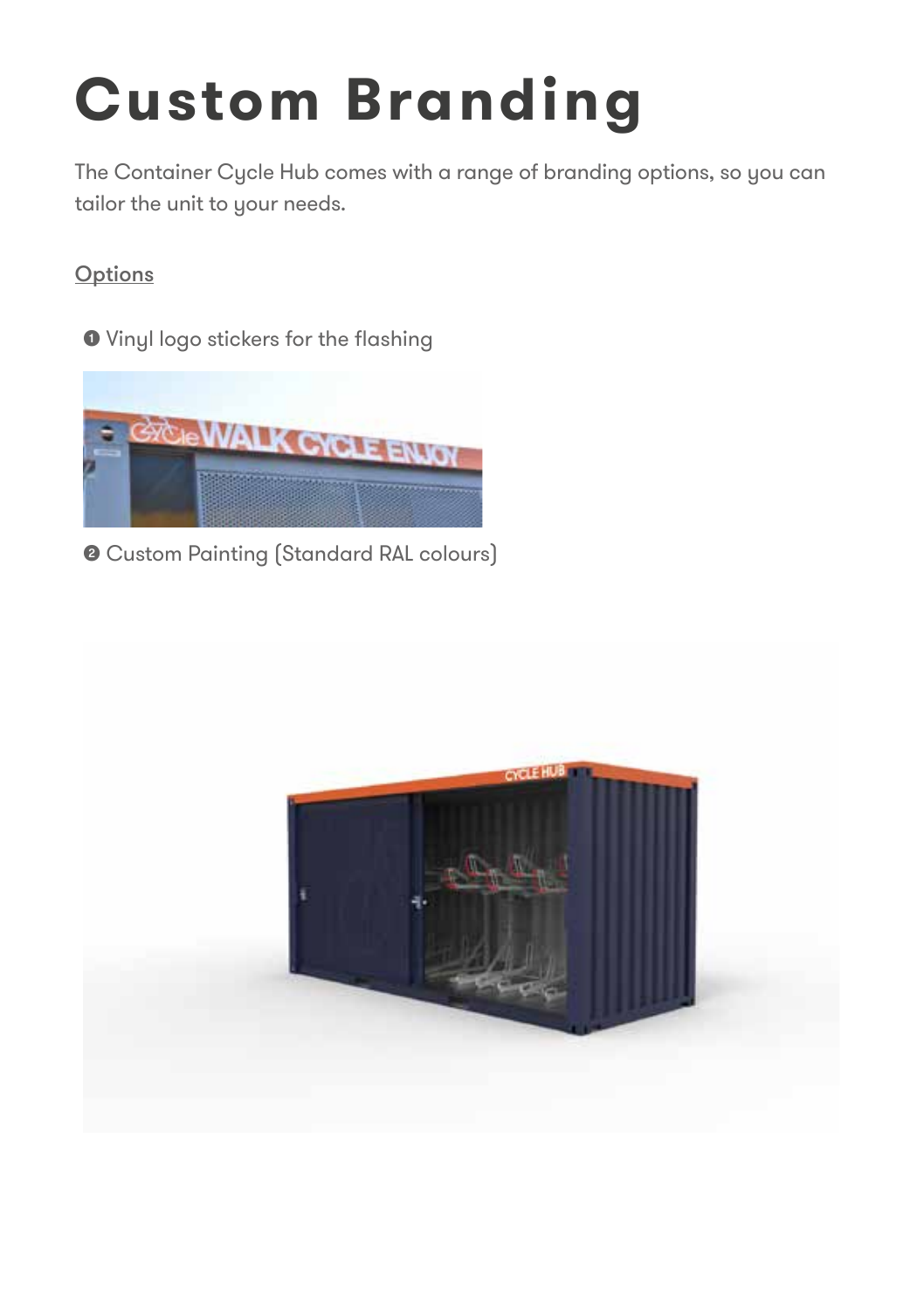### **Case studies**



### Cyclehoop transform a shipping container into a Cycle Hub in Waltham Forest

Cyclehoop has transformed a high cube single-use shipping container into a custom Cycle Hub, providing secure cycle parking for the staff at Waltham Forest Council. The innovative Container Cycle Hub was dropped on site in February 2019 and provides cycle parking for 24 bicycles.

Cyclehoop have installed our space-saving gas-assisted Dutch V10 Two Tier racks. This ensures the footprint is being used to its maximum potential, providing twice the amount of cycle parking compared to standard Sheffield Stands.

The doors of the container have been fitted with space-saving secure sliding gates with perforated panels that allow natural light inside while reducing the visibility of the bicycles from the outside for security. The sliding doors are opened using a mechanical code lock.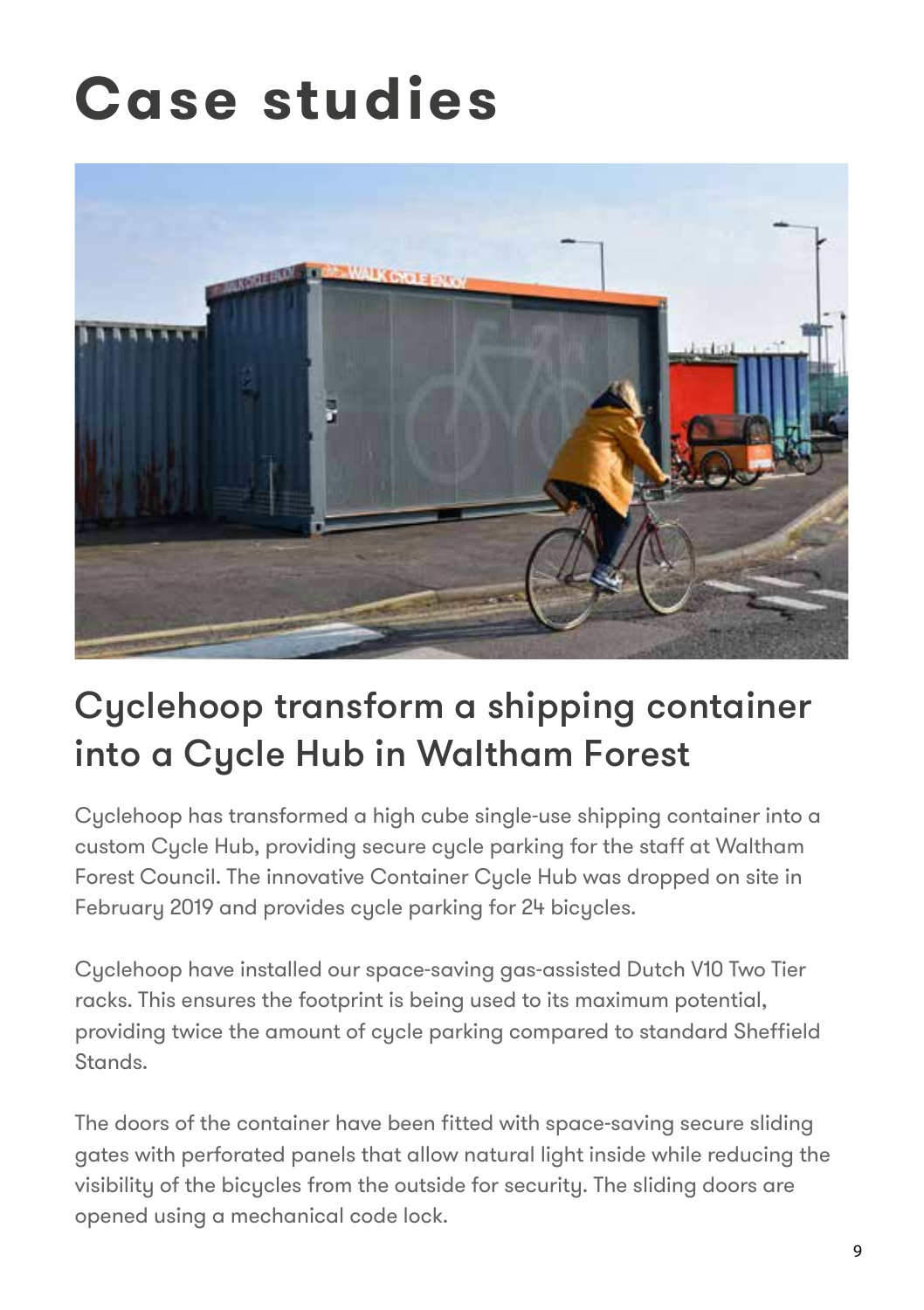Internally the Container Cycle Hub features motion sensor lights inside that are powered by solar panels fitted on the roof. These charge a large battery system allowing the lighting to operate throughout the year making this hub 100% self-sufficient.

In addition, users of the hub can make use of the free bike pump and tool stand which are attached to the side of the container, so that they can make quick repairs and keep their tyres pumped while on the go.

Sustainable thinking through design is at the core of Cuclehoop's values. Our products are designed with a view to unlocking existing and redundant spaces to create accessible cycle parking. Repurposing a shipping container into secure cycle parking is a perfect representation of these values and comes with a range of benefits.

#### **Mobile and quick to install**

The Container Cycle Hub can be installed in less than a day. It is fully built off site and dropped off using a lorry with a crane making installation significantly quicker and cheaper than traditional cycle hubs or shelters The Container Cycle Hub can also be easily relocated should cycle parking demand change, something that would not be possible with traditional cycle hubs or shelters

#### **Environmentally friendly**

Every year an average of 6 million containers enter the UK, most of which are single use

Reusing a shipping container as a temporary and portable structure reduces construction waste. It prevents the use of bricks and cement, which are a major source of CO2. As well as this, it has saved 2,100 kilogrammes of steel (the weight of the container)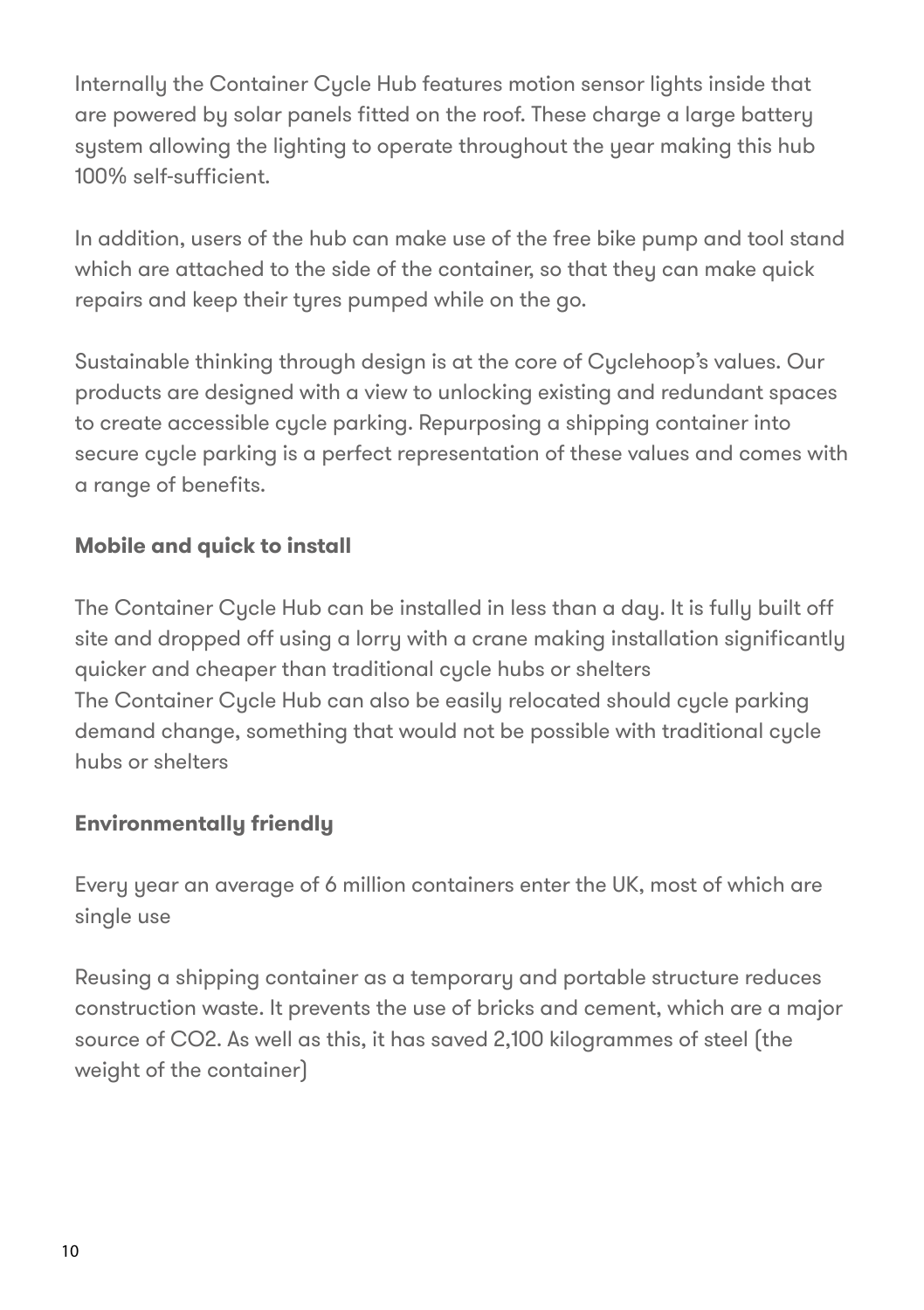#### **Durable**

Shipping containers are designed to endure rough and unpredictable weather conditions and to last 25 years on the seas. This makes it the ideal structure for protecting bicycles from the rain and wind.

At Cyclehoop, we love to use innovative design to create infrastructure solutions for people who cycle. We are constantly working to find and create products that are easy and quick to install, without losing the integrity of the design. The Container Cycle Hub is a great example of this value and we hope to see this model repeated across the UK.